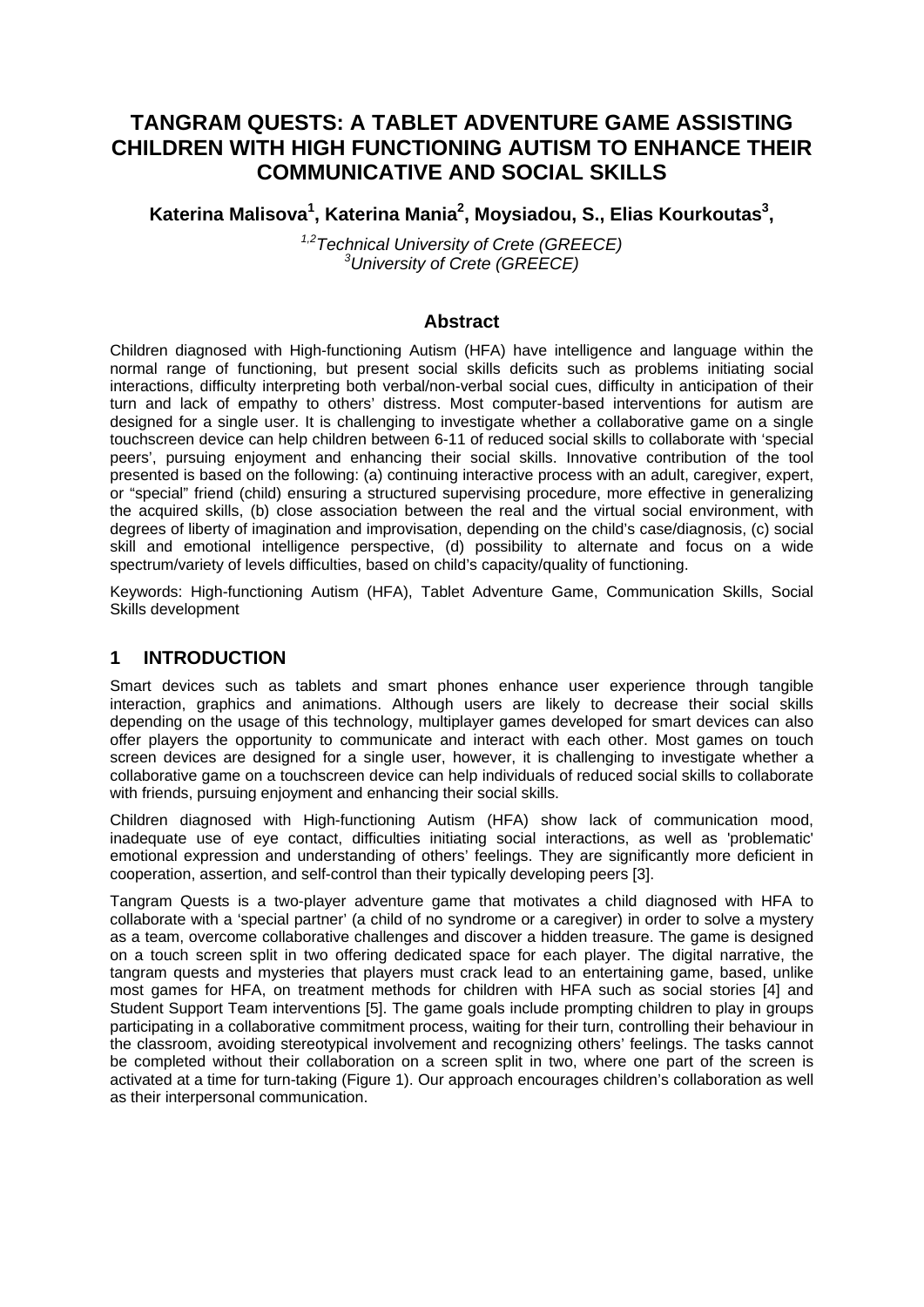## **2 BACKGROUND**

Traditional Social Skills Training for children with AS/HFA include role-play exercises, social stories, drama therapy, toys and materials for facilitating drama play, art therapy and music therapy [6]. Teachers and experts in Special Education often use the above interventions to help children with HFA face their communicative and social difficulties.

Social Stories are short stories that describe realistic social situations of everyday life, commonly used as a popular treatment method for children with HFA. Computer-presented social stories have already been identified as a beneficial method for remediating social skills deficits [7].

Adult-mediated and peer-mediated strategies have both been successful means of developing social responsiveness [8]. Nevertheless, children seem to prefer instruction presented by a computer to that presented by a teacher [9]. Lately, the research community has presented serious games for children diagnosed with HFA implemented for table-top displays and tablets.

Recently developed Serious Games, designed for tablet and table-top screens, usually focus either on enhancing collaborative consciousness using puzzle games and mathematical equations (e.g SIDES[10], CPG[11] and Raketeer[2]) or educating children on social and communicative patterns using quizzes. The shortcomings of the majority of tangible games for HFA include poor content connection with formalized intervention methodologies, step by step collaborative tasks, lack of evaluation processes and lack of follow up assessments to determine the stability of treatment over time.

Interesting research has also been conducted for the development of face recognition skills of children with HFA using computerized games. Results have shown that children present reliable improvements in their holistic recognition of a face based on its eyes features [12].

Related research has not yet identified the appropriate collaborative activities that could be combined to offer an integrated serious games suite targeting the social improvement of children diagnosed with HFA. Our approach puts forward, several social training methods, like collaborative puzzle games, computer-based social stories, face recognition for improving emotional consciousness and turntaking restrictions, which are incorporated in one integrated game, so that the children would be able to improve a wide range of social, communicative and emotional skills.

## **3 DESIGN PROCESS**

The Game Design process included subsequent steps of context research, research on existing games, defining design guidelines, design phase and implementation.

## **3.1 Design Guidelines**

The design guidelines concerning the content, functionality and usability were defined by the research team, with respect to the needs of the children diagnosed with HFA. A team of experts in special education extensively informed the research team in relation to the characteristics of HFA and set functional limitations in terms of the design that contributed to the selection of the appropriate interaction techniques.

### *3.1.1 Content*

The content of a serious game should be derived from the real-world needs and research methods related to HFA, in collaboration with educators specialized in HFA. Storyline and gameplay should remain funny and exciting for both children with HFA and their collaborative peers. The game should provide rewards at the end of each accomplished level or task. Quizzes should appear in a clever and exciting way, so that it does not appear obvious that the game aims to enhance the social skills of children with HFA. Customization options should also be provided to teachers and parents.

### *3.1.2 Functionality*

The implementation of Interactions should work correctly and offer logical feedback. Animations may be incorporated in order to retain interest. A Multi-touch and multiplayer mode should be accurately implemented.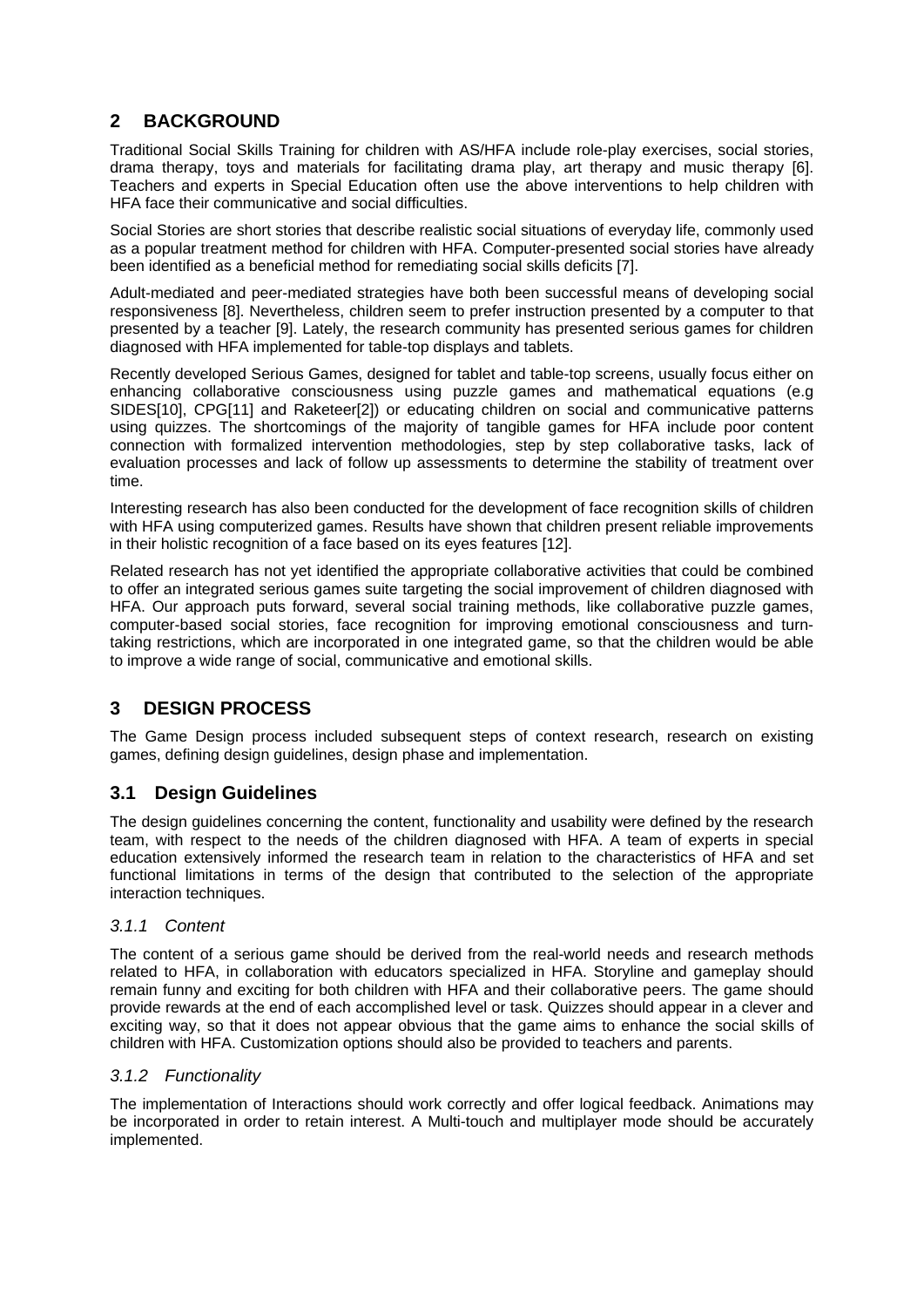#### *3.1.3 Usability*

Help tips should be incorporated as the game progresses whenever it is appropriate, in order to help children make the right decisions and overcome game obstacles. Gestures on the tablet's screen should adhere to the common rules of the standard multi-touch tangible technologies. Minimal layout design is recommended, along with soft hues which are easier on the eyes. Game elements must have a specific and stable position on the screen, in order to be easily identified. Finally, a quick response of the game following a player's moves and the appropriate size of text and buttons are significant usability factors to be considered during the design process.

### **3.2 Paper prototypes**

During the design phase, paper prototypes were created (Figure 1) and presented to pedagogues qualified in the field of special education, as well as technology and design experts. More specifically, three pedagogues, a Serious Game designer, two Computer Science specialists and an expert in Psychopathology and special education participated in a group discussion, during which their observations and suggestions for interactivity, visual and audio content of the game were recorded by an observer. Considering their recommendations, paper prototypes were cautiously corrected and the research team proceeded to the implementation of the game, having the constant guidance of the experts.

Among the findings derived from the collaborative sessions, researchers' recommendations for using short and literal phrases as verbal feedback were noted as well as displaying several animations to attract children's interest throughout the game and avoiding stressful activities that could lead to unpleasant feelings and refusal to participate. Turn taking was considered to be an important game element that could also be applied in the intermediate quizzes of the game. It was considered preferable to avoid presenting negative impact in relation to the feelings of the game's characters, as a result of incorrect player actions. Instead, the narrative should focus on indicating positive feedback related to the correct actions of the children as demonstrated during realistic situations of everyday life.



Figure 1. Paper prototypes

## **3.3 Basic gameplay**

#### *3.3.1 Tangram Puzzles*

Players were required to solve tangram puzzles that constantly increase in difficulty as the story proceeds. The screen of the tablet is split in two parts with a dividing line. Names and avatars of the children are displayed at the bottom of the each part. There is a box containing several modules that can be used by players to solve the puzzle. Players have to choose the correct modules by turn taking and place them in the right position using drag and drop in order to make a proper structure. If they succeed, positive visual and audio feedback is communicated. There are four tangram puzzles in the game and each time they accomplish one, they succeed to proceed to the next level.

#### *3.3.2 Memory quizzes of audio social stories - Multiple choice questions*

Children listen to an audio story during which the characters express emotions triggered from specific facts. Both children collaborating as the game progresses are required to remember the story and then answer to certain questions, selecting the correct facial expression of each character according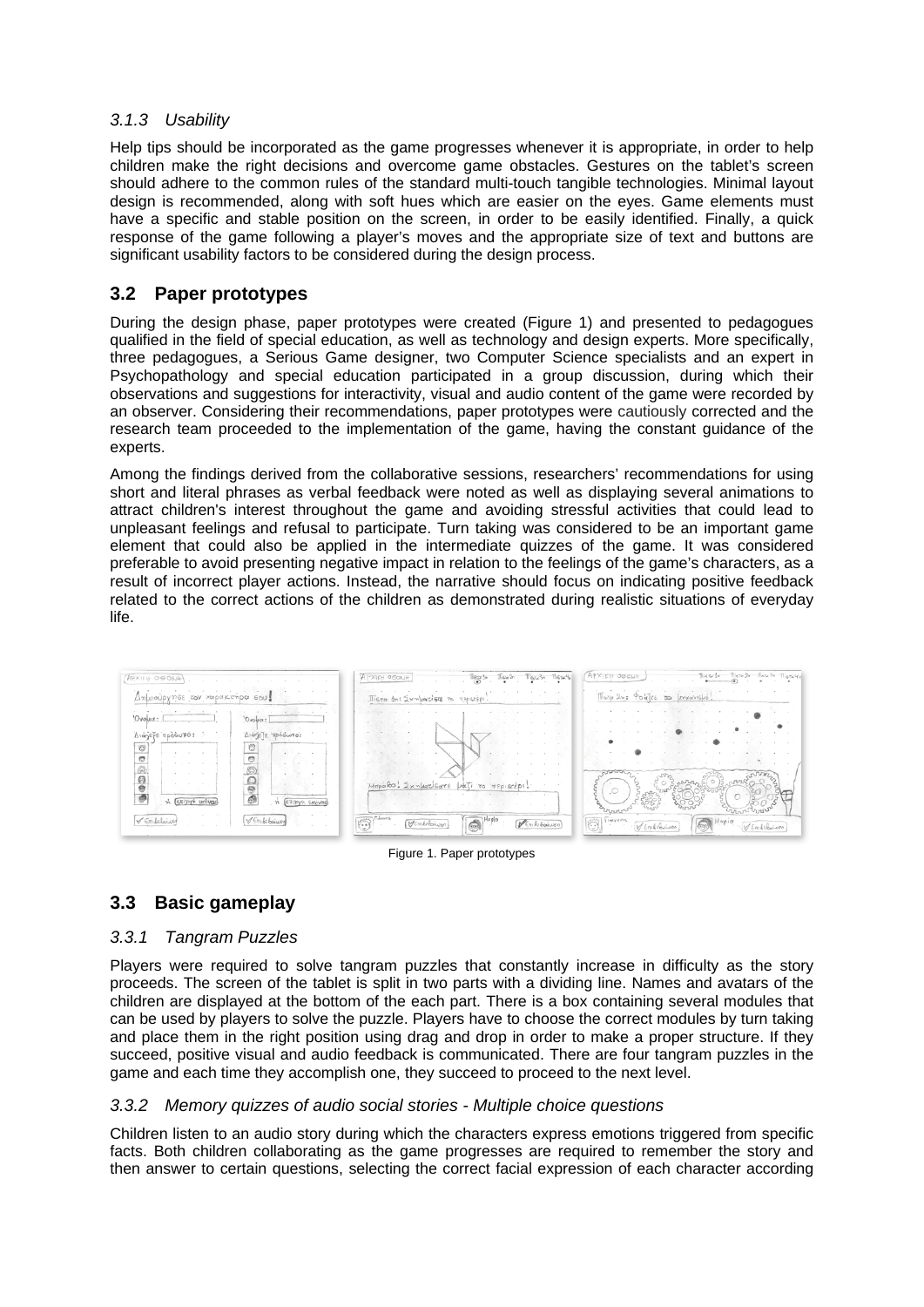to the character's emotional state in the story. At the end of the level, a key item of the storyline is discovered.

#### *3.3.3 Quizzes related to Social stories in the classroom - Multiple choice questions*

Both children are in the classroom. Through various situations in the classroom the children are asked to answer certain questions which will motivate them to consider their everyday behavior. Each time they select the correct answer, the teacher of the story gets happier. At the end of the game, emotional reward is offered in the form of verbal and auditory reward. The fictional teacher of the story shows her joy and rewards them by giving them access to the next level.

#### *3.3.4 Observational games*

Players should discover the correct position of items in a messy room. They choose an item as visualized at the bottom of the screen and, drag and drop it in a spot of the screen until all the items are placed in the correct position. At the end of the game, a significant item is offered to them as a reward.

### **3.4 Game Level Design**

The children or players start by selecting their avatar. Tangram puzzles are used sequentially unravelling a hidden treasure narrative involving sound, animation and music.

At the first level, children form a dove solving a tangram puzzle. Then, they open a letter held by the dove which they can't read unless they pass the first challenge, e.g. remembering the emotions of characters of an audio story. When they manage to read the letter, they are directed to an old mine so that they find a chest.

At the second level, children assemble a mechanism placed in the old mine, using the visualized animated gears. When they succeed, they enter the shed of the mine and discover the requested objects in order to find a key to the chest. After completing the challenge, they find a map showing that the treasure is placed in the abandoned house of the great-grandfathers of the city's teacher.

At the third level, children build a bridge solving a tangram puzzle collaboratively and reach the house, but in order to unlock the door, they need to make their teacher happy. After answering correctly questions concerning their social behaviours in the classroom, the teacher opens the door and at the last level, they complete the last challenge so that the abandoned house becomes magically new.

Spatial perception of children, their skill of observation and their sense of partnership, are enhanced whilst enjoying the game. HFA children are able to improve their social behaviour following realistic social structures and strengthen their collaborative commitment after a common goal. The levels can be completed only after efficient collaboration. The customization of the tangram puzzles and the quizzes enables the experts to adjust tasks based on the skills of the children.

### **4 GAME IMPLEMENTATION**

Tangram puzzles were used as part of the main levels of the game in order to enhance player collaboration (Figure 2). Meanwhile, intermediate quizzes and observational tasks are incorporated in the game as a part of the game plot, disguising the goal to improve skills, while decreasing the chances of creating emotional distress or psychological pressure on children with HFA (Figure 3). A game intended for children requires the element of fun to be successful, otherwise, it does not promote playful learning.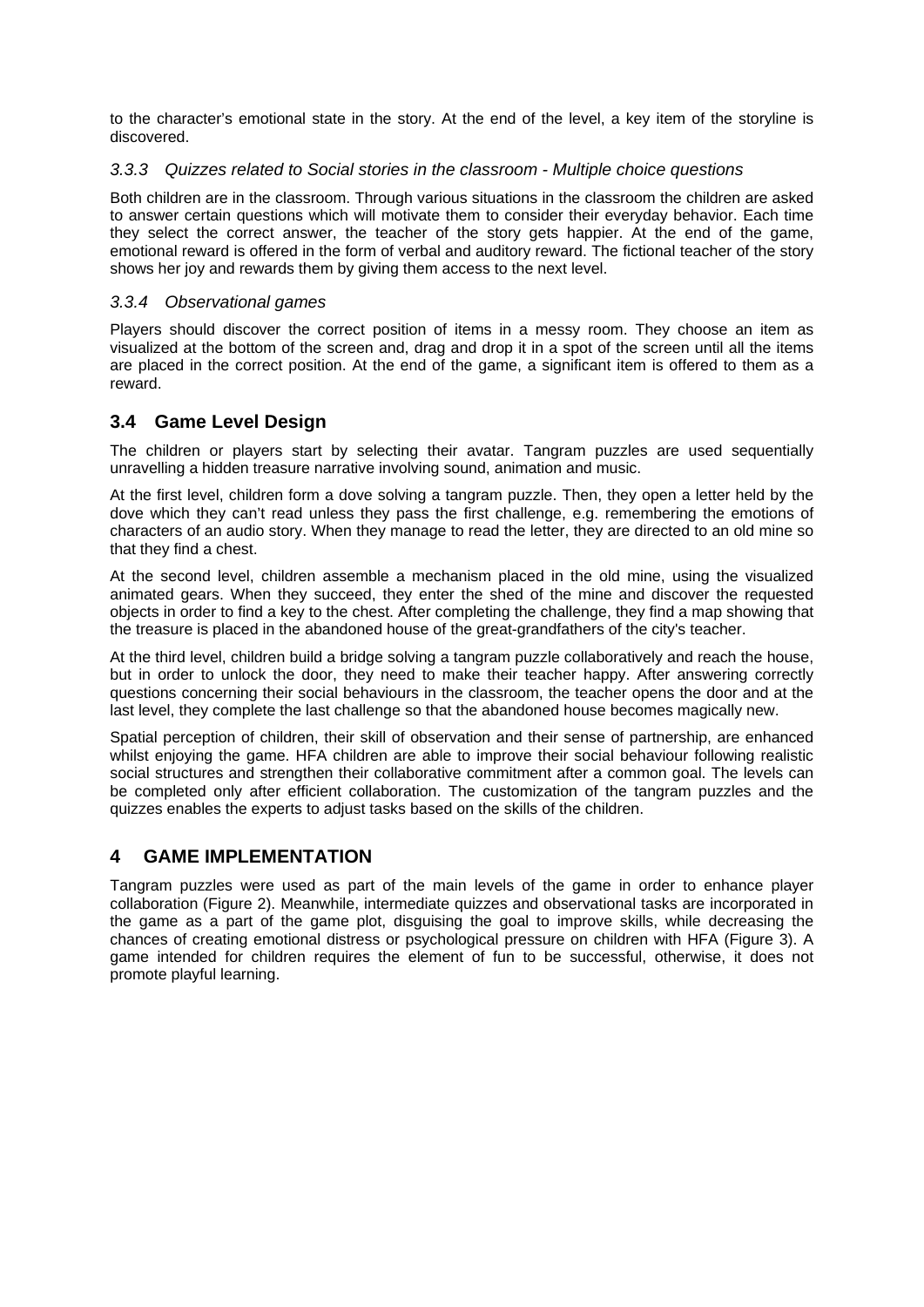

Figure 2. Tangram puzzles

The most prominent elements of the game were splitting the touch screen in two parts with one part of the screen activated at a time to indicate that each child plays in its turn and waits for the other player to complete a collaborative task (Figure 2). Moreover, there is a personalized section of the screen which includes information concerning the child responsible for each half-screen such as the child's name and avatar (Figure 4).



Figure 3. Quizzes **Figure 4.** Avatars

Rewards are offered at the end of each level. There are informative screens about the progression of the game's storyline before and after the children's moves (Figure 5). Visual and sound feedback concerning potential either correct or wrong moves and answers is displayed and heard during the current phase of the game relevant to the 'owner' of each part of the screen. Game level design was implemented with Contruct2, an HTML5 game creator. Our basic interaction design was developed with HTML5, JavaScript and XML.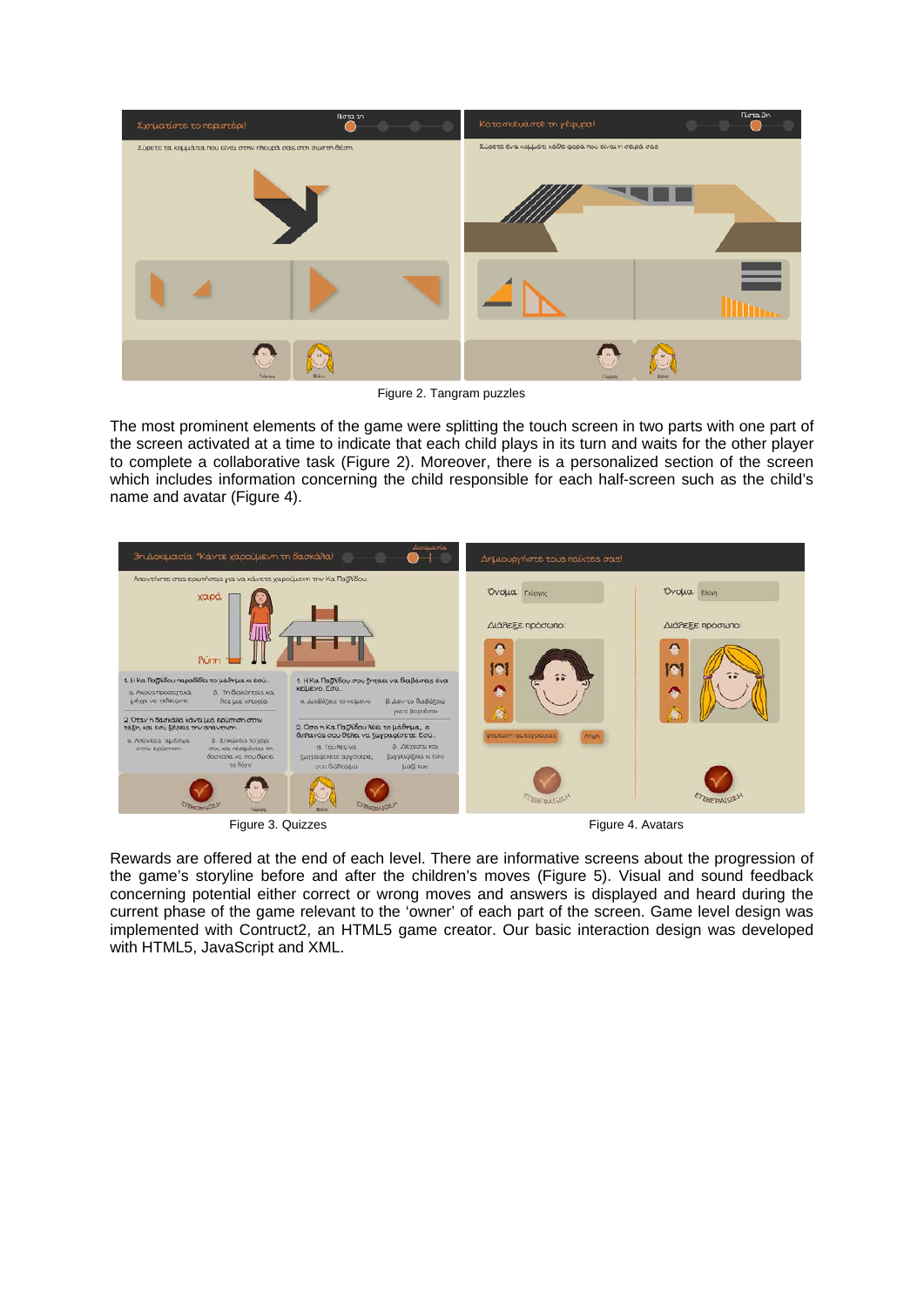

Figure 5. Informative screens

## **4.1 Visual and audio cues**

A progress bar is displayed at the top of the screen, indicating the current level and the route to be followed within the game. A progress bar of a key character's happiness is also presented, as well as several animations at the end of each level, indicating their accomplishments. The game offers visual and audio cues of correct and incorrect responses and provides tips to help children respond correctly to all questions. Animations and verbal reward in audio and text format are provided at the end of a tangram quest or quiz. Key items of the storyline are discovered after quizzes and observational activities (Figure 5). Items discovered by the player as the story progresses are also animated, so it is apparent that direct interaction is possible. Verbal and audio emotional reward is given after making characters of the story happy. The emotional impact on others is associated with the player's behaviour in realistic social stories. The game also provides players with visual and sound feedback for turn-taking, by changing the colour of the activated part of the screen and using verbal prompting so that the rules are respected.

## **5 CONCLUSION**

We presented the design process of Tangram Quests, a multi-touch tablet game for children with HFA. Our research has concentrated on creating engaging activities in order to enhance the social and communicative skills of children with HFA. Tablet technology was used to support tangible interaction and face-to-face collaboration among players. We hope that the benefits of mobile technologies will encourage others to investigate the possibility of a whole new generation of games for children with HFA. The combination of several game genres is the key in order to meet the multidimensional needs for socialization, communication and emotional empathy of children with HFA. During the post-production phase, an informative evaluation process will be performed. Heuristic evaluation and think-aloud processes will be conducted by experts and groups of children of our target group, in order to acquire evaluation data concerning the efficiency of the game. A long evaluation phase is paramount in order to understand the specific needs of children diagnosed with HFA.

## **REFERENCES**

- [1] Orit E. Hetzroni and Juman Tannous (2004). Effects of a Computer-Based Intervention Program on the Communicative Functions of Children with Autism. Journal of Autism and Developmental Disorders, Vol. 34, No. 2.
- [2] Van Veen, M., De Vries, A., Cnossen, F., Willems, R. (2009). Improving Collaboration for children with PDD-NOS through a multi-touch based serious game. EDULEARN09 Proceedings, 1st International Conference on Education and New Learning Technologies.
- [3] Macintosh K, Dissanayake C. (2006). Social skills and problem behaviours in school aged children with high-functioning autism and Asperger's Disorder. Journal of Autism and Developmental Disorders, Vol. 36, No. 8.